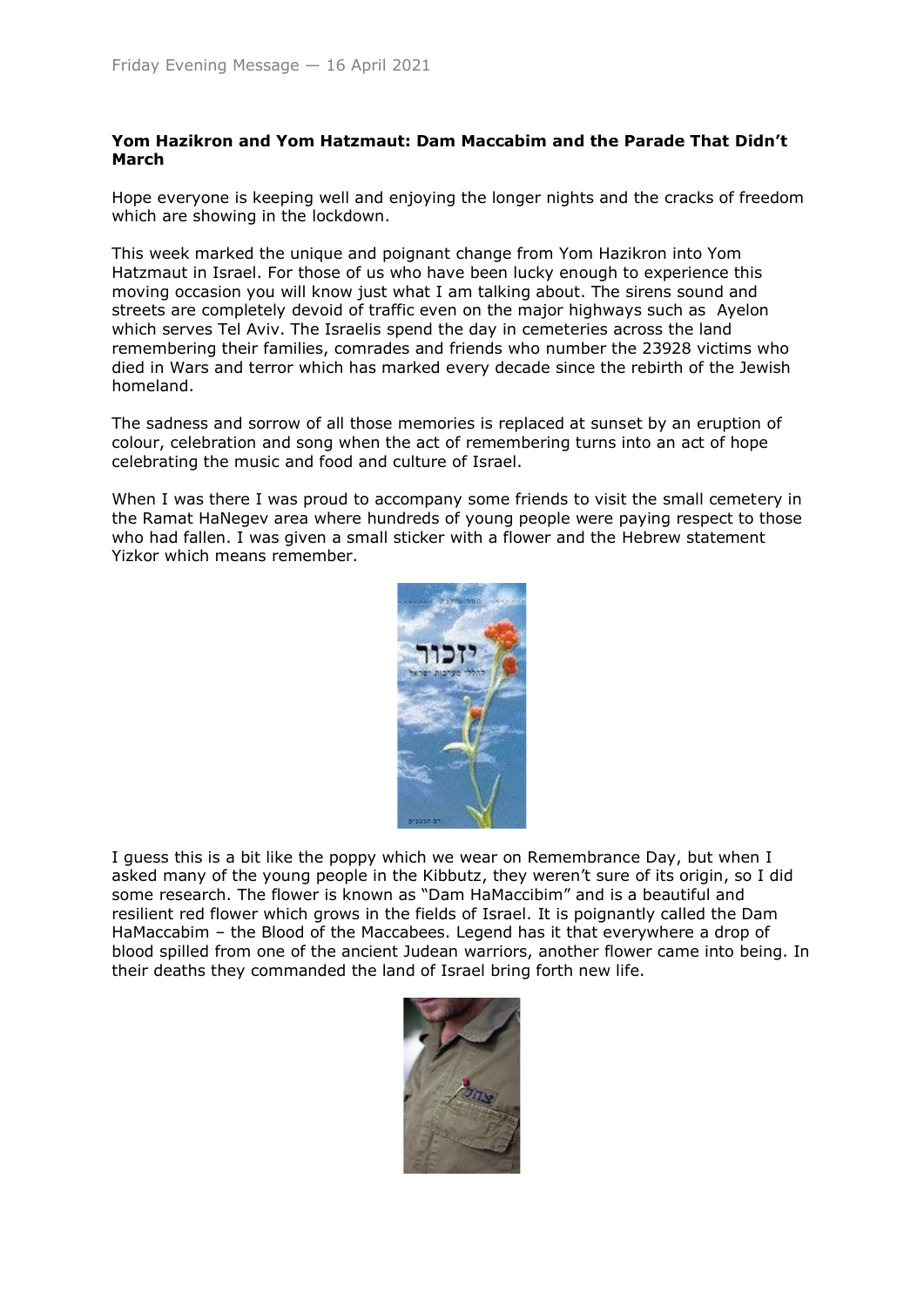This wildflower grows only in Israel usually up on the mountains and hilltops where many of the Maccabee battles took place. It blossoms in April every year during the season which Yom HaZikron falls which makes it the perfect candidate for Israel's official Memorial Flower.



The flower became popular in the stamps and small stickers worn and depicted on monuments and memorials throughout the country, but as a delicate and protected wildflower it was never actually worn on Yom HaZikron but instead replaced by the sticker.

This all changed in 2019 when a group of people founded the Dam Hamaccabim organisation and discovered a way to grow these wildflowers in hothouses and to accelerate their natural blossoming time by three months so that the flowers would be ready for distribution in Israel and in the diaspora in time for Memorial Day.

The process of drying and preserving the flowers takes around seven days. Once they are ready they are formed into a decorative pin. Each flower is then individually packaged and ready to be shipped. The pins are sold as a fundraiser for different organisations and projects that commemorate the fallen. Like the passing from Yom HaZikron to Yom Hatzmaut the flower carries the message of growth from loss and the ability to always chose life. It is a constant reminder that all blossoms and thrives in the land of Israel.

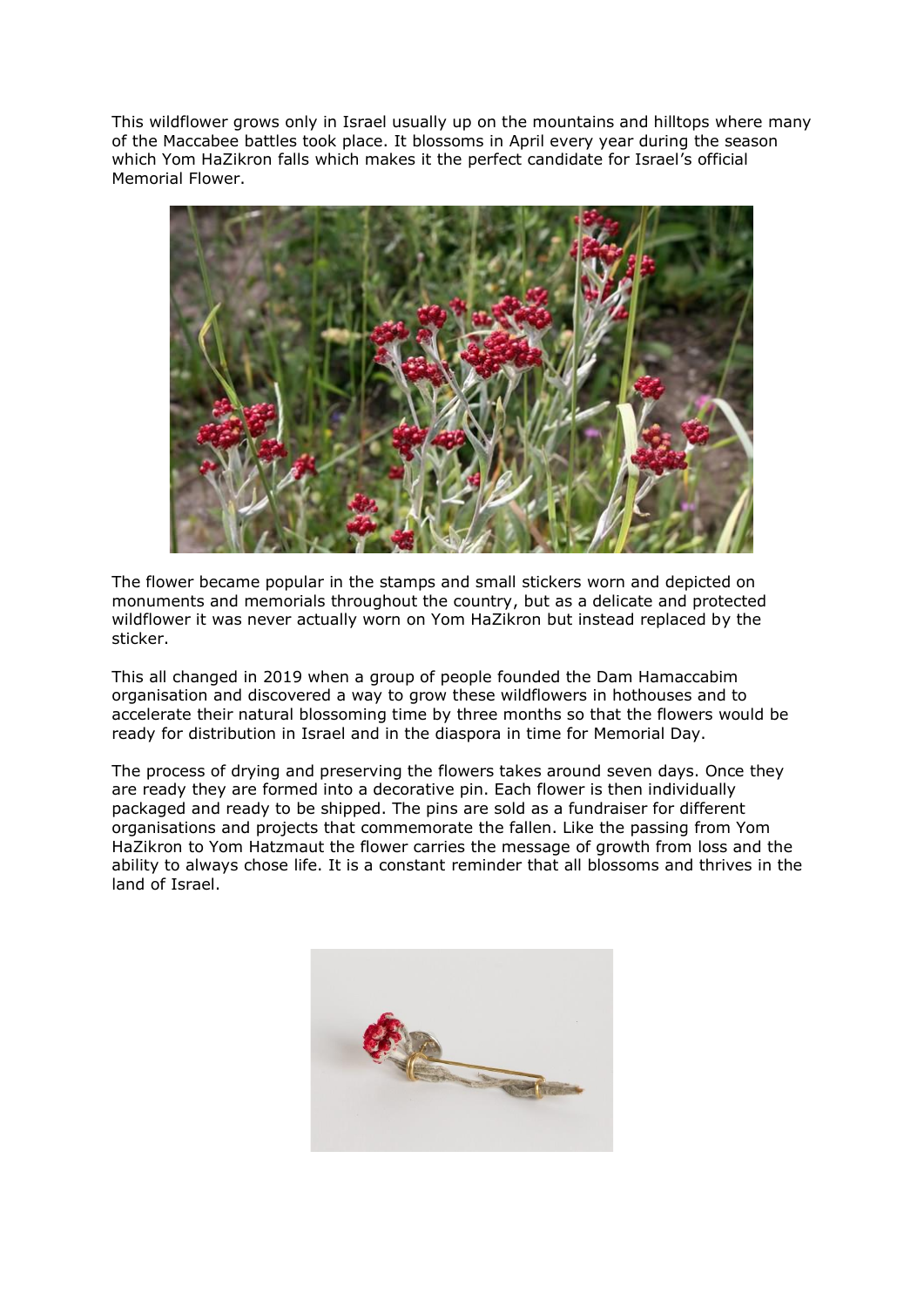## **The Parade That Didn't March**

On 5<sup>th</sup> Iyyar 5708 / 14<sup>th</sup> May 1948 in Tel Aviv David Ben Gurion as the head of the Jewish Agency proclaimed the establishment of the State of Israel. Israel's Independence Day Law from 1949 set the date for Independence Day as the 5<sup>th</sup> of the Hebrew month of Iyar, allowing for the holiday to be brought forward or delayed in the event that the 5<sup>th</sup> falls on Shabbat. Additionally, the law authorizes the Prime Minister to "determine the symbols of Independence Day" and even "to instruct regarding the waving of flags and celebrations". The question of how Israeli Independence Day came to be celebrated in the way that we are familiar with today is a complex one.



In actual fact 5<sup>th</sup> of Iyar was not exactly the only First Independence Day to be celebrated in Israel but was actually preceded by State Day, which was celebrated on the 20<sup>th</sup> of Tammuz (July 27<sup>th</sup>, 1948) – just a few weeks after the actual declaration of Israel's independence. This date was chosen as it was the anniversary of Theodor Herzl's death and those within the fledgling state sought to link Herzl's vision and the new State of Israel which had just been established. The main event on State Day was the first ever military parade conducted by the young IDF.



**A soldier carries the national flag during the IDF parade in Tel Aviv on Israel's first Independence Day, 1949. (Photo from the National Library of Israel)**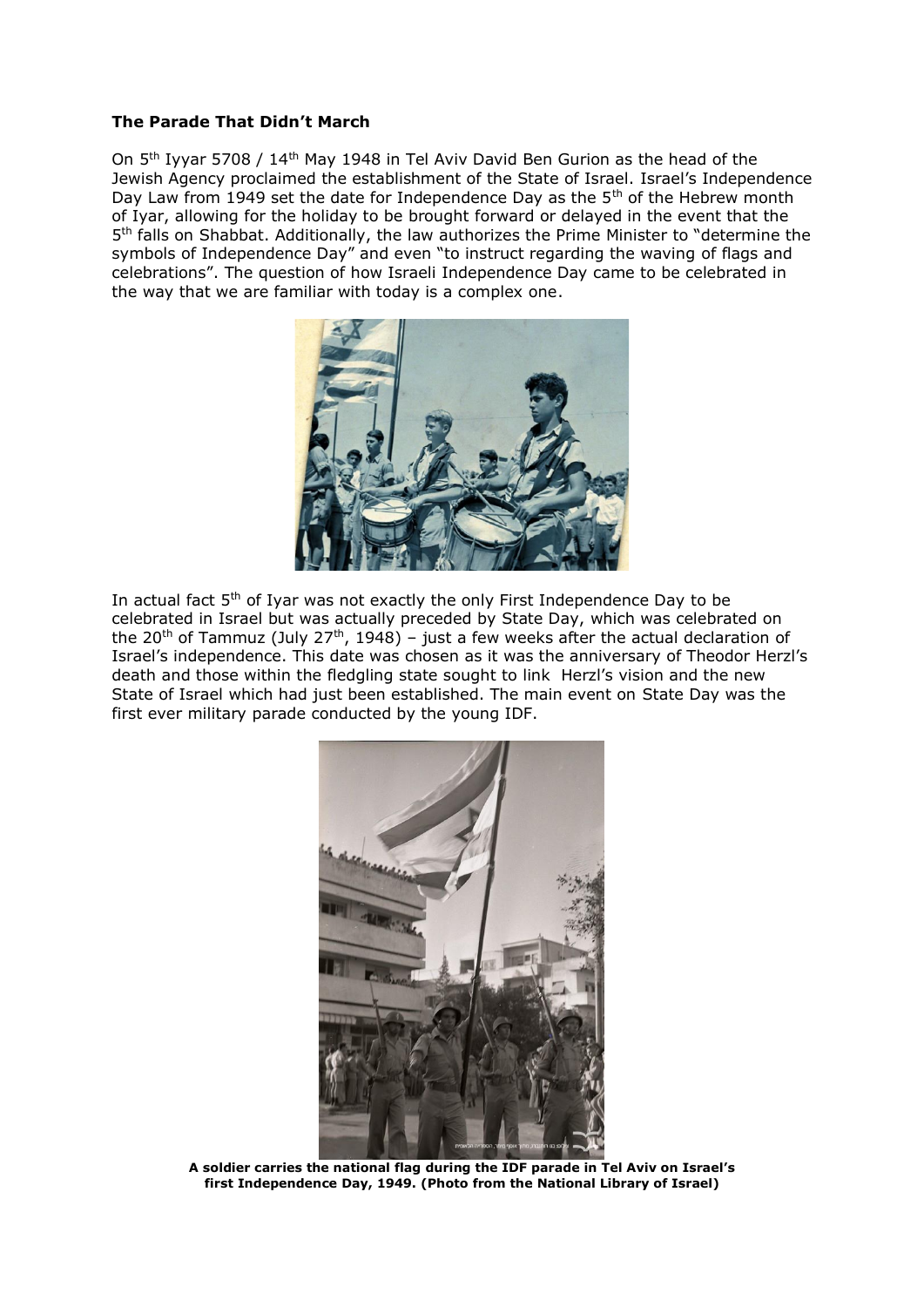The 5th of Iyar, 5709 fell on May 4th, 1949, however nobody knew how they were supposed to celebrate Independence. Folk dancing in the streets reminded people of the jubilant spontaneous celebrations after the UN Partition Plan vote in late November, 1947 and plans were made for celebrations in towns and cities across the country, including light displays, flag-waving, concerts by municipal orchestras, torchlight parades and various rallies and marches.



On the eve of the holiday, Prime Minister David Ben-Gurion held a special Independence Day speech and many of the events included a memorial prayer for fallen soldiers, as Israel did not yet have an official day dedicated to remembering them. Little did anyone realise just how special this transition from Memorial to Independence would become for a country which would spend every decade of its existence fending off terror within and without its small borders. There was little doubt about the planned highlight of the day, the military parade by the Israel Defense Forces. Two parades were planned, in both Jerusalem and Tel Aviv. The Jerusalem parade went ahead without major incident, but the big story of Israel's first Independence Day was the controversial Tel Aviv parade. It became known as **"The Parade That Didn't March".** The name stuck and it is remembered to this day. At first, everything seemed fine. Representatives from the IDF's various corps marched down the city's streets: The navy, the medical corps and veterans of the pre-state Haganah organization all displayed their arms. Jewish and Druze soldiers proudly marched alongside each other. Military jeeps and artillery guns were received with cheers by onlookers while a handful of military aircraft flew overhead – all with the customary marching band!



**Druze soldiers on parade. (The National Library of Israel)**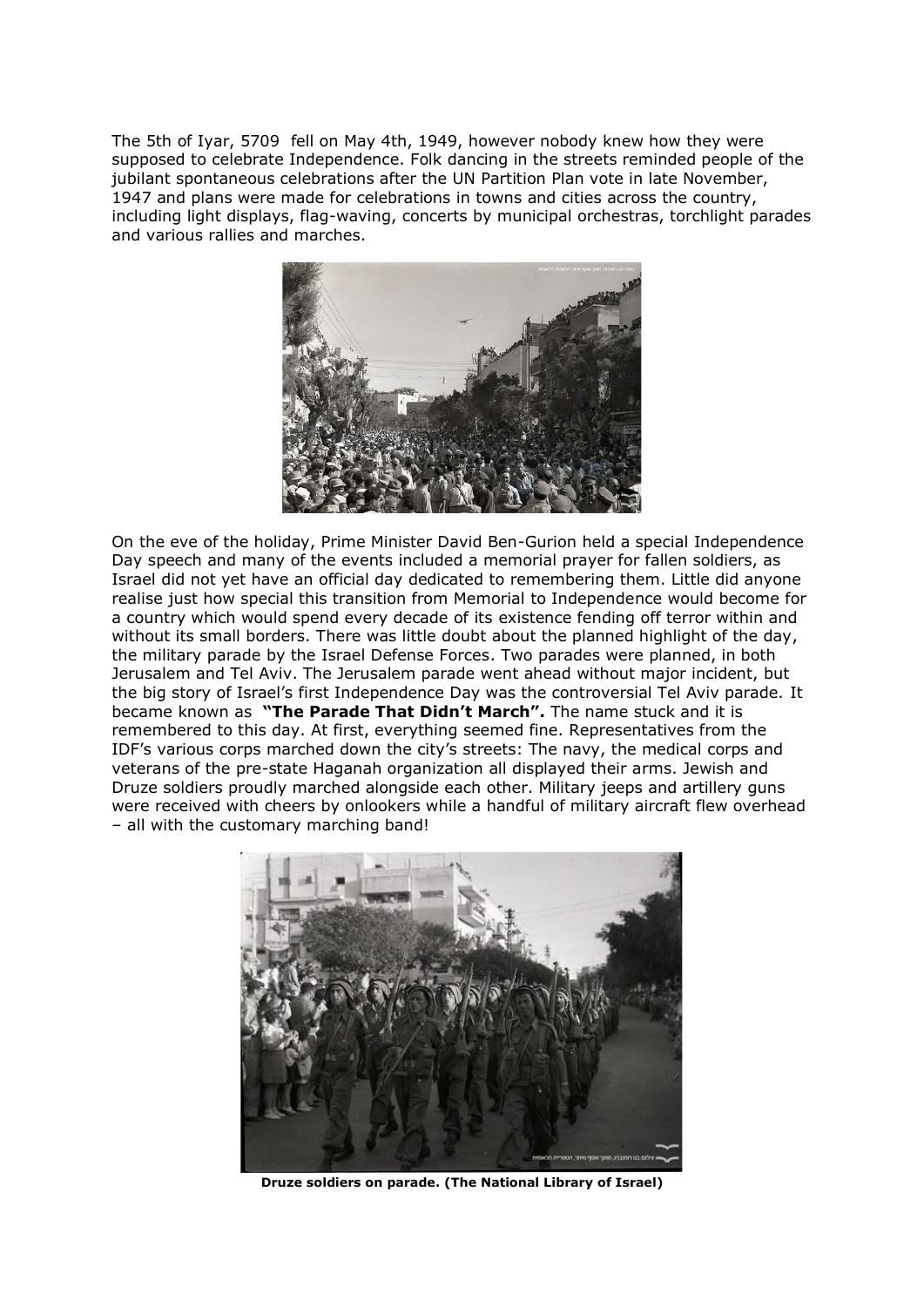By 4 o'clock, the marchers were due to arrive at the main stage erected on Dizengoff Street to salute the Israeli leadership, rumours had already begun to spread that the parade had been cancelled! It was said that people stood and cried as the parade could simply not make its way to the main stage on Dizengoff Street because of mass overcrowding at the corner of Allenby and Ben-Yehuda. When the masses assembled at Dizengoff were told for the third time that the procession would not be coming because it could not clear a path through the 200 metres section from Mugrabi Square to Idelson Street they simply did not believe it. *It could not be true. OUR army? The army that had reached all the way to Eilat, that could easily have entered Damascus, was now incapable of making it to Ben-Yehuda Street?* 

The massive crowds that showed up to watch the parade had spilled over onto the streets and blocked the path of the marchers and despite all the efforts by the police to open the roads eventually, the organizers admitted defeat and called off the parade before the crowds slowly dispersed in bitter disappointment.

Perhaps organizational failures led to the debacle or perhaps the authorities were not prepared for the massive interest and sheer quantities that showed up to watch the spectacle. Reports cited crowds numbering in the hundreds of thousands – in a country with a population of some 600,000 people. In addition, roads were only blocked off shortly before the event, further contributing to the chaos.



**Police try to disperse crowds 1949, Tel Aviv**

Following the embarrassment surrounding the Tel Aviv parade, it was decided to hold yet another "State Day" celebration on July 17th, 1949. Another parade was organized on a smaller scale, in order to make amends and finally complete the unfinished march. This was the last time that Israel's independence was celebrated on the day of Herzl's death, and the 5th of Iyar later became the official Yom Hatzmaut of the State of Israel. The practice of marking Israel's Memorial Day or Yom HaZikaron on the day before Independence Day began in 1951 and this poignant transformation continues to this day.

The year of 1951 would become the first year of the traditional Independence Day torch lighting ceremony on Mt. Herzl in Jerusalem. The Israel Prize ceremony was first held on Independence Day, 1953, and the first International Bible Contest was held on the State of Israel's tenth birthday in 1958. Slowly but surely, year after year, Israel's Independence Day has developed into the national celebration we know today. Many spend Independence Day on beaches along the Mediterrean barbequing and watching the growing flyover of aircraft from the IAF.